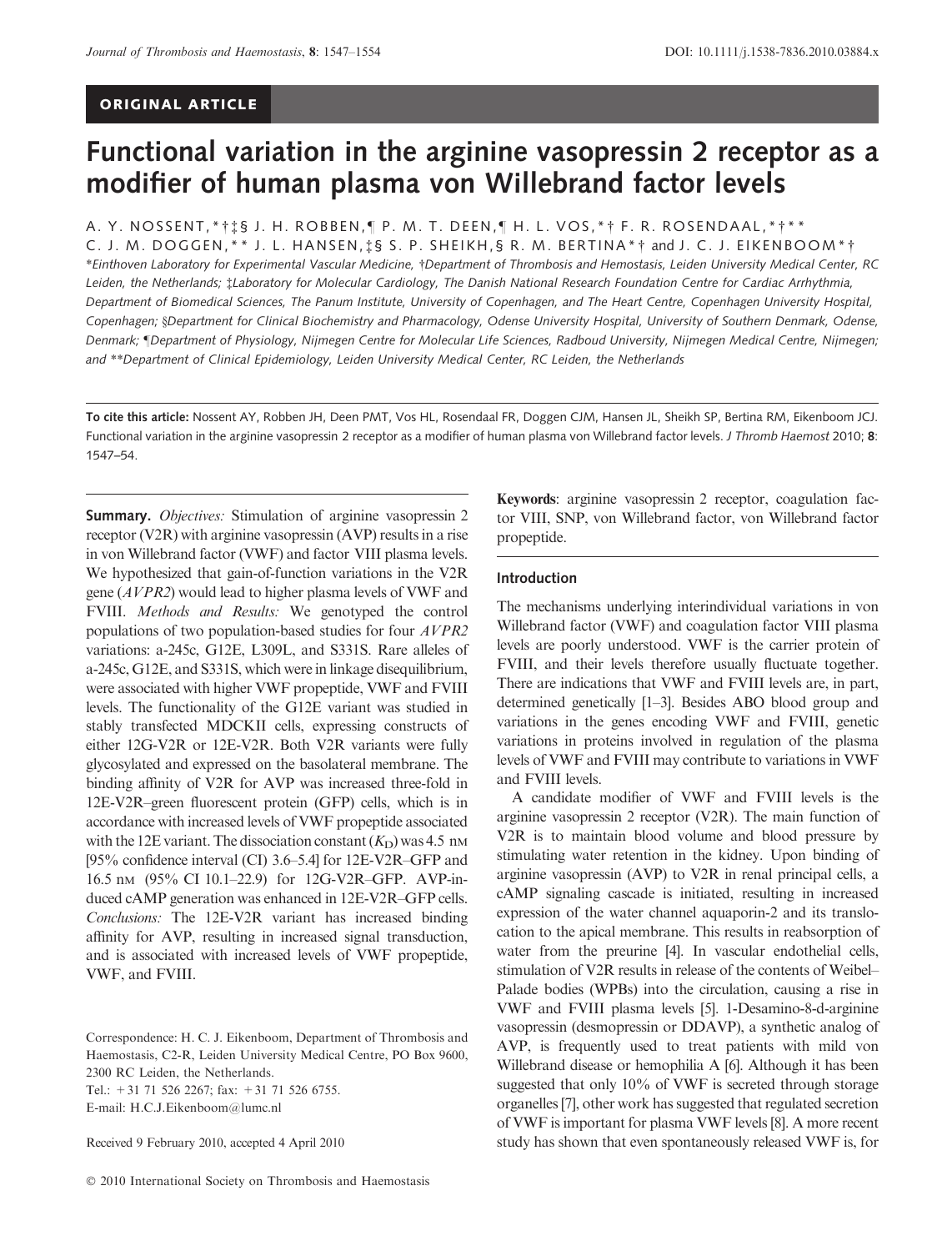the large part, processed and secreted through post-Golgi storage organelles [9]. Altered V2R functioning could thus result in altered VWF and FVIII plasma levels.

We hypothesized that gain-of-function mutations in the Xchromosomal gene encoding V2R, AVPR2, will lead to increased VWF secretion, reflected in increased VWF propeptide levels, a measure of VWF secretion rate [10–12], resulting in increased levels of mature VWF and FVIII. To test this hypothesis, common single-nucleotide polymorphisms (SNPs) in AVPR2 were genotyped in two different populations. Allelic distributions of these genotypes were used for association studies with VWF propeptide, VWF and FVIII plasma levels. In vitro studies were used to confirm SNP functionality.

## Materials and methods

#### Study populations

Leiden Thrombophilia Study (LETS) The LETS consists of 474 consecutive patients with a first objectively confirmed episode of deep vein thrombosis and 474 healthy controls. For this study, we focused on controls only. The mean age of the control group was 45 years. The group consists of 272 women  $(57.4\%)$  and  $202$  men  $(42.6\%)$ . Individuals with underlying malignancies were excluded. DNA samples are available for 471 controls. All participants were Caucasian and originated from The Netherlands. The design of this study has previously been described in detail [13,14]. FVIII antigen (FVIII:Ag), VWF antigen (VWF:Ag) and VWF propeptide were measured by enzyme-linked immunosorbent assay (ELISA) in the plasma of the first 301 controls included in the study, whereas FVIII activity (FVIII:C) was measured in the plasma of all controls by a one-stage clotting assay [15,16]. Pooled normal plasma, calibrated against the World Health Organization (WHO) standard for VWF and FVIII (91/666), was used as a reference. Results for FVIII:Ag, FVIII:C and VWF:Ag are expressed as international units per deciliter (U  $dL^{-1}$ ). Results for VWF propeptide are expressed as units per deciliter (IU  $dL^{-1}$ ), with 100 units being defined as the amount of VWF propeptide in 1 dL of pooled normal plasma.

Study of Myocardial Infarctions Leiden (SMILE) The SMILE consists of 560 patients, diagnosed with a first myocardial infarction, and 646 controls. For this study, we focused on controls only. The control group consists of men who were referred to the Leiden Anticoagulation Clinic for prophylactic anticoagulation therapy for a short period following minor orthopedic interventions. Controls had not used anticoagulants for a period of at least 6 months prior to participating in this study. The mean age of the control group was 57 years. All participants were Caucasian and originated from The Netherlands. Plasma and DNA samples were collected from all controls. Plasma FVIII:C was measured in two dilutions by a one-stage clotting assay with FVIII-deficient plasma and automated activated partial thromboplastin time (Organon Teknika, Boxtel, The Netherlands) on a STA (Diagnostic Stago; Boehringer Mannheim, Mannheim, Germany). VWF:Ag was measured by ELISA. Both FVIII:C and VWF:Ag levels are expressed as IU  $dL^{-1}$ . Pooled normal plasma, calibrated against an in-house standard that was calibrated against the WHO standard for VWF and FVIII (91/ 666), was used as a reference. Exclusion criteria for this study were renal disease, severe (neuro)psychiatric problems, or a life expectancy of  $\leq 1$  year. The design of this study has previously been described in detail [17].

Both the LETS and the SMILE were approved by the appropriate ethical committees, and all participants gave informed consent.

#### Genetic studies

Genotyping On the basis of information on frequencies and prevalence of AVPR2 SNPs in Caucasians available in dbSNP (www.ncbi.nlm.nih.gov/projects/SNP/) at the time, we initially selected the following *AVPR2* SNPs, located in coding regions only: S7T (ACT>TCT), G12E (GGG>GAG), L35L (CTG>CTA), V42A (GCG>GTG), G61V (GCC>GTC), V147A (GCG>GTG), L309L (CTA>CTG), and S331S (AGC>AGT). However, only G12E, L309L and S331S (rs2071126, rs5201 and rs5202, respectively) were prevalent in the LETS. Prevalent here means that the minor allele of an SNP was present in the LETS population. When a minor allele was not detected among the first 352 LETS samples tested, genotyping of that particular SNP was discontinued.

LETS controls were genotyped for these three SNPs using polymerase chain reaction (PCR) restriction fragment length polymorphism analysis. PCRs and enzymatic digestions were performed on a PTC-225 thermal cycler (Biozym, Hessisch Oldendorf, Germany), and primers were purchased from Eurogentec (Seraing, Belgium).

After resequencing of AVPR2 as described below, the LETS population was genotyped for a fourth AVPR2 variation, a-245c (rs4898372), by 5'-nuclease/Taqman assay. PCRs with fluorescent allele-specific oligonucleotide probes (Applied Biosystems, Foster City, CA, USA) were also performed on the PTC-225 thermal cycler. Fluorescence endpoint reading for allelic discrimination was performed on an ABI 7900 HT (Applied Biosystems).

Finally, we genotyped all four AVPR2 SNPs in SMILE controls by 5'-nuclease/Taqman assay.

Sequencing The complete genomic region of  $AVPR2$  was resequenced in the DNA samples of the seven male LETS controls who were hemizygous for the rare allele of the AVPR2 SNP S331S. A 3.3-kb region was amplified in fragments using five sets of primers. PCR products were purified using a QIAquick PCR Purification Kit (Qiagen Benelux, Venlo, The Netherlands). Sequence reactions and fragment analyses were performed by the Leiden Genome Technology Center (www.lgtc.nl, LGTC, Leiden, The Netherlands) on an ABI 3700 or ABI 3730 DNA Analyzer (Applied Biosystems).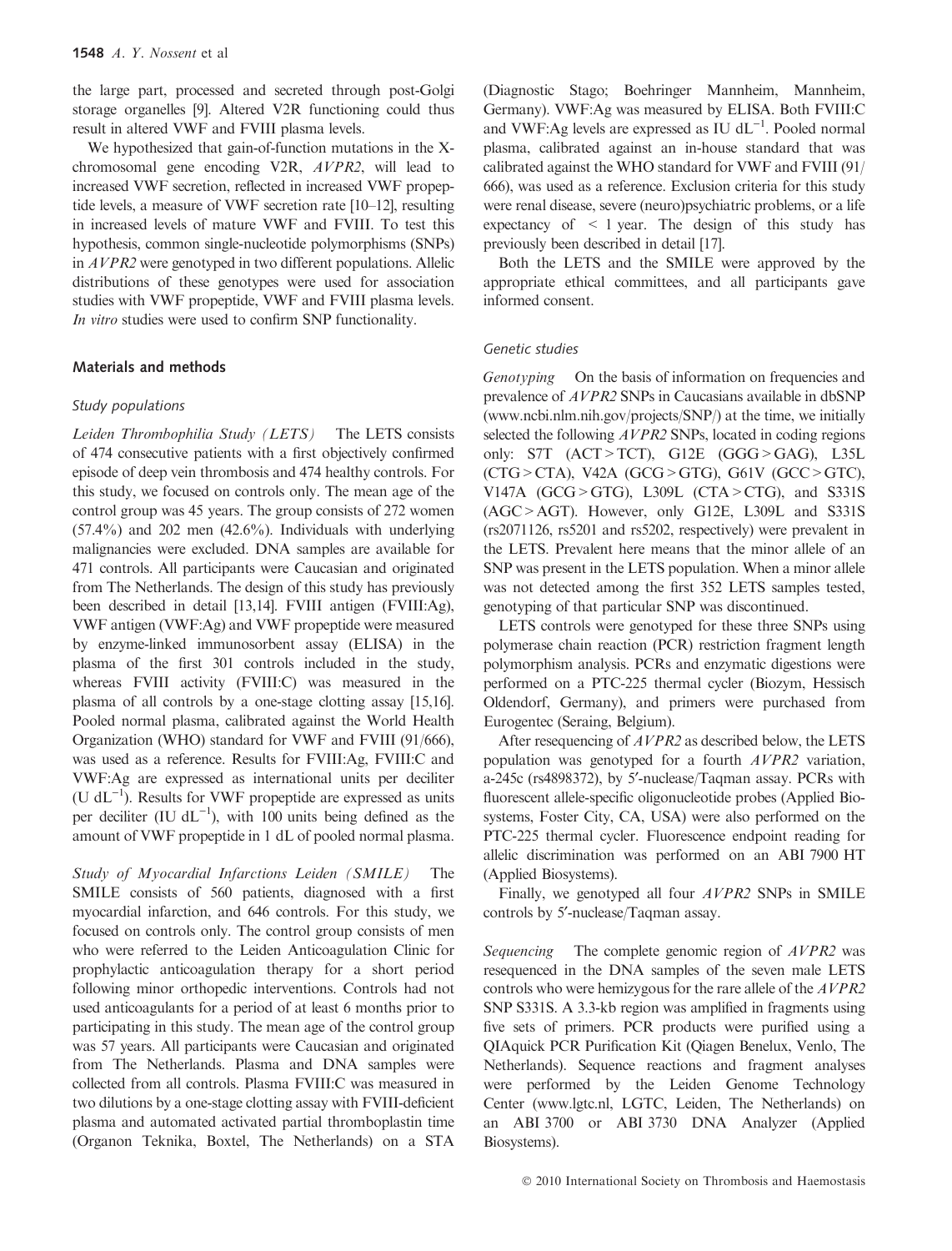### In vitro studies

AVPR2 constructs An expression construct encoding wildtype V2R, C-terminally tagged with green fluorescent protein (GFP) (12G-V2R–GFP) [18], was kindly provided by A. Oksche (FMP, Berlin, Germany). The expression construct encoding 12E-V2R–GFP was made from 12G-V2R–GFP by site-directed mutagenesis, using a QuikChange II Site-Directed Mutagenesis Kit (Qiagen Benelux) and a set of 31-base mutagenesis primers (Eurogentec). Mutagenesis was confirmed by sequencing.

Cell culture Polarized Madin Darby Canine Kidney type II (MDCKII) cells, which, in contrast to Madin Darby Canine Kidney type I cells, lack endogenous V2R expression (kindly provided by A. Oksche), were cultured at 37 °C under 5%  $CO<sub>2</sub>$ in Dulbecco's modified Eagle's medium (Invitrogen, Carlsbad, CA, USA) supplemented with 5% fetal bovine serum, 1% nonessential amino acids, gentamicin, L-glutamine, and sodium bicarbonate. Cells were stably transfected with 12G-V2R–GFP or 12E-V2R–GFP constructs as described previously [19], and colonies were selected on the basis of V2R expression.

Immunoblotting and immunocytochemistry For immunoblotting, cells were lysed in Laemmli buffer containing 0.1 M dithiothreitol. High-mannose or total N-linked sugar moieties were removed with endoglycosidase H (Endo H) or protein Nglycosidase F (PNGase F) (both from New England Biolabs, Beverly, MA, USA), respectively, according to the manufacturer's protocol. Polyacrylamide gel electrophoresis, western blotting and immunodetection were performed as described elsewhere [19,20]. For detection of V2R–GFP, rabbit anti-GFP serum, diluted 1 : 5000, was used (B. Wieringa, Department of Cell Biology, RUNMC, Nijmegen, The Netherlands). As secondary antibodies, horseradish peroxidase-coupled goat anti-rabbit IgGs (Sigma, St Louis, MO, USA) were used. Immunocytochemistry, confocal laserscanning microscopy and data quantification were performed as described elsewhere [18]. As primary antibody, rat anti-Ecadherin (Sigma), diluted 1 : 100, was used. As secondary antibody, goat anti-rat IgG coupled to Alexa 594, diluted 1 : 100, was used (Molecular Probes, Leiden, The Netherlands). Horizontal extended-focus images and vertical images were obtained with a Bio-Rad MRC-1000 laserscanning confocal imaging system, using  $a \times 60$  oilimmersion objective, a 32 Kalman collection filter, an aperture diaphragm of 2.5, and an axial resolution of  $0.14 \mu m$  per pixel. The images were contrast-stretched using ADOBE PHOTOSHOP.

Radioligand-binding assay Untransfected MDCKII cells and 12G-V2R–GFP-expressing or 12E-V2R–GFP-expressing MDCKII cells were seeded at a density of 150 000 cells cm<sup>-</sup> on Costar filters (Corning, Corning, NY, USA) in 24-well plates, and grown to confluence over 3–4 days. Cells were washed twice in ice-cold phosphate-buffered saline with  $0.1$  mm CaCl<sub>2</sub> and 1 mm MgCl<sub>2</sub> (PBS-CM), and plates were placed on ice, to prevent V2R internalization. Cells were incubated on the basolateral side with  $[^{3}H]$ AVP at concentrations ranging from 0 to 100 nm in PBS-CM for 2 h on ice. Cells were washed with PBS-CM, and filters were then excised and added to 5 mL of Filter-Count scintillation fluid (PerkinElmer, Waltham, MA, USA), and counted in a Tri-Card 1600 TR Liquid Scintillation Analyzer (PerkinElmer). Saturation curves of 12G-V2R–GFP and 12E-V2R–GFP were baseline corrected for values counted in untransfected cells to correct for non-specific binding. Three independent experiments were performed in duplicate.

cAMP assay Untransfected MDCKII cells and 12G-V2R– GFP-expressing or 12E-V2R–GFP-expressing MDCKII cells were seeded at a density of 600 000 cells  $cm^{-2}$  on Costar filters (Corning) in 24-well plates and grown to confluency overnight in the presence of  $[{}^{3}H]$ adenine (2 µCi mL<sup>-1</sup>). Cells were washed twice with HBS buffer [25 mm HEPES, pH 7.2, supplemented with 0.75 mm NaH<sub>2</sub>PO<sub>4</sub>, 140 mm NaCl, and 0.05% (w/v) bovine serum albumin] and preincubated at 37  $^{\circ}$ C with 1 mm 3-isobutyl-1-methylxanthine in HBS buffer. After 30 min, 25 µL of concentrated AVP solution was added basolaterally, resulting in final AVP concentrations, on the basolateral side of the filter, ranging from 0.0001 to 100 nM. Cells were incubated for an additional 25 min at 37  $^{\circ}$ C. Then, cells were placed on ice, and the HBS buffer was removed. Cells were lysed in 1 mL (0.25 mL apically and 0.75 mL basolaterally) of  $5\%$  (w/v) trichloroacetic acid, supplemented with 0.1 mm cAMP and 0.1 mm ATP, for at least 30 min. Lysates were stored at  $-$  20 °C, and cAMP was measured within 1 week.

To measure [<sup>3</sup>H]cAMP generation, lysates were loaded onto Dowex 50W-X4 columns (Bio-Rad, Hercules, CA, USA), followed by 2 mL of water, with the flow-through being discarded. Then, the Dowex columns were placed over alumina columns (Sigma) and eluted with 10 mL of water, with the flow-through again being discarded. The alumina columns were then placed over scintillation vials and eluted with 6 mL of 0.1 M imidazole (Sigma). Fifteen milliliters of scintillation fluid (Ecoscint XR; National Diagnostics, Atlanta, GA, USA) was added to each vial, and tritium was counted for 5 min on a Wallac 1409 Liquid Scintillation Counter. Dowex columns were regenerated by adding 10 mL of 2 M HCl followed by 10 mL of water; the alumina columns were regenerated by adding 2 mL of 1 M imidazole, 10 mL of 0.1 M imidazole, and finally 5 mL of water. Three independent experiments were performed in duplicate.

#### Statistical analysis

To evaluate differences in VWF propeptide, VWF and FVIII levels between genotypes, Student's t-tests and linear regression modeling were used. Differences in mean levels, together with 95% confidence intervals (CIs) of these differences, are given. Differences in mean levels between groups were adjusted for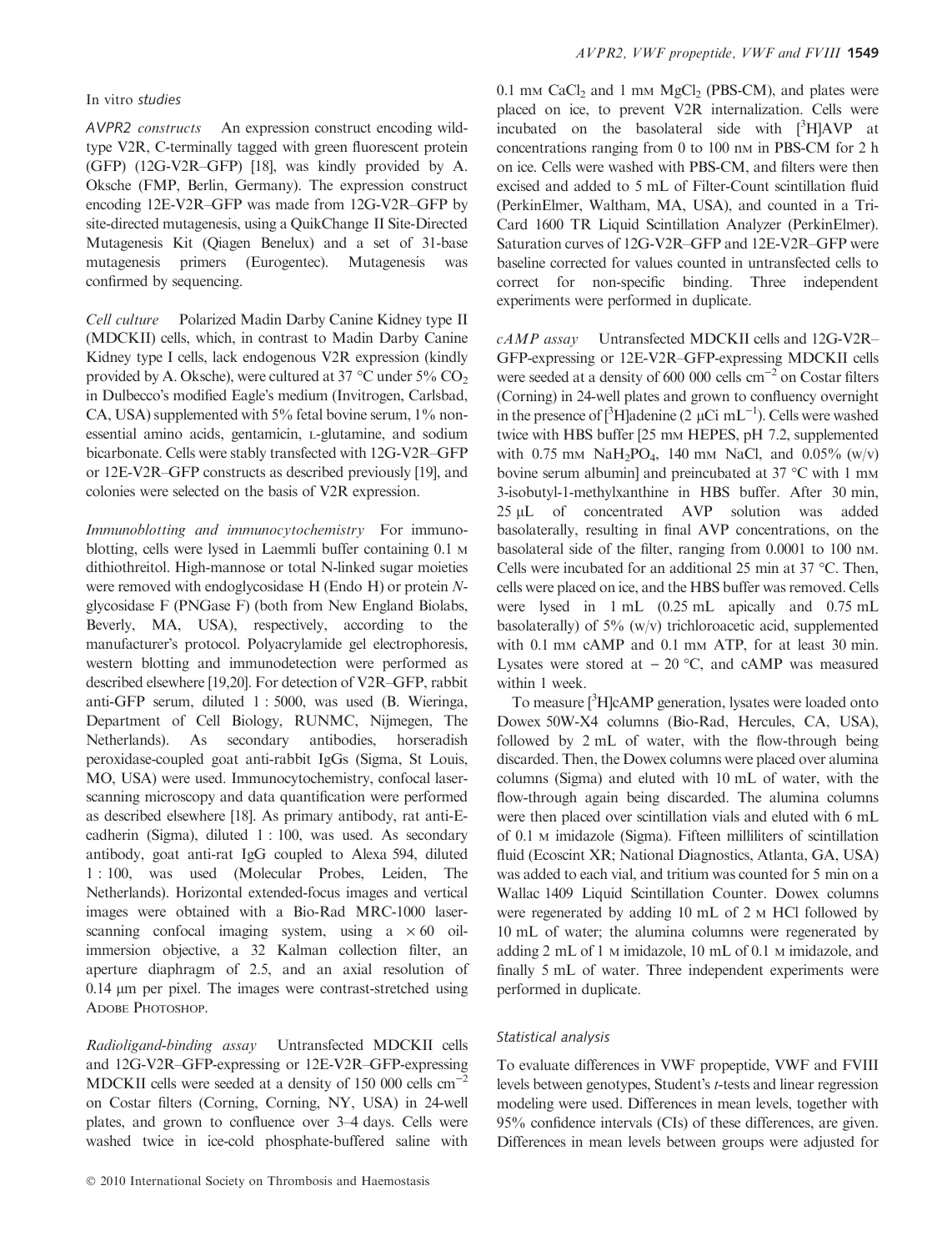age and ABO blood group by linear regression modeling. Because AVPR2 is located on the X-chromosome, analyses were stratified on sex.

Data for AVP saturation experiments in MDCKII cells were analyzed with GRAPHPAD PRISM. Maximum binding capacity  $(B_{\text{max}})$  and dissociation constant  $(K_{\text{D}})$  were determined, along with corresponding 95% CIs. The difference between  $K_D$ values was evaluated with a paired, two-tailed  $t$ -test. For  $cAMP$ ,  $- log EC<sub>50</sub>$  values were calculated with their corresponding standard deviations, using GRAPHPAD PRISM. We used a paired, one-tailed  $t$ -test to evaluate whether  $cAMP$ generation was increased in 12E-V2R–GFP cells as compared with 12G-V2R–GFP cells.

## Results

### Genotyping

Initially, we genotyped the LETS controls for three AVPR2 SNPs: G12E, L309L, and S331S. As described below, G12E and S331S were associated with the levels of VWF propeptide, VWF, and FVIII. We resequenced the entire AVPR2 genomic region in all men who were hemizygous for these two SNPs in the LETS, to identify variations linked to G12E and S331S. We identified one other potentially functional polymorphism, a-245c. Therefore, we additionally genotyped LETS and SMILE controls for this SNP.

Genotyping was successful in all LETS controls, except for a-245c in one individual. In the female controls, all SNPs were in Hardy–Weinberg equilibrium. Minor allele frequencies (MAFs) of three of the SNPs, a-245c, G12E, and S331S, were low, namely 2.43%, 1.89%, and 2.30%, respectively, in healthy controls. L309L was more common, and had a MAF of 25.95% in healthy controls. In the SMILE, correct genotypes are missing in 36 controls for a-245c, in 27 for G12E, in 21 for L309L, and in 15 for S331S, owing to sample depletion. MAFs in controls were slightly lower than in the LETS, namely, approximately 1.15%, 0.97% and 1.11% for a-245c, G12E, and S331S, respectively, and 27.20% for L309L.

SNPs a-245c, G12E and S331S were strongly linked to each other. Furthermore, rare alleles of these SNPs only occurred in individuals also carrying rare alleles of L309L. In Table 1, we

Table 1 *AVPR2* haplotypes identified in the Leiden Thrombophilia Study and the Study of Myocardial Infarctions Leiden

| Haplotype*     | AVPR2<br>$a-245c$ | AVPR2<br>G12E | AVPR2<br>L309L | AVPR2<br>S331S |  |  |
|----------------|-------------------|---------------|----------------|----------------|--|--|
|                | A                 | GGG           | <b>CTA</b>     | AGC            |  |  |
| $\overline{2}$ | А                 | GGG           | <b>CTG</b>     | AGC            |  |  |
| 3              | C                 | GGG           | CTG            | AGC            |  |  |
| $\overline{4}$ | A                 | GGG           | CTG            | AGT            |  |  |
| 5              | C                 | GGG           | <b>CTG</b>     | AGT            |  |  |
| 6              | C                 | GAG           | <b>CTG</b>     | AGT            |  |  |
|                |                   |               |                |                |  |  |

\*Haplotypes fit all but one individual; bold print indicates a nucleotide change.

show the *AVPR2* haplotypes identified in the LETS and the SMILE.

## Associations between AVPR2 SNPs and levels of VWF propeptide, VWF, and FVIII

Healthy LETS controls In men, associations with levels of VWF propeptide were observed for three SNPs: a-245c, G12E, and S331S (Table 2A). Similar associations with VWF and FVIII were indicated. Men hemizygous for the rare alleles of these SNPs had higher levels of VWF propeptide, VWF and FVIII:Ag than men hemizygous for the common alleles. FVIII:C appeared to be elevated as well, but to a lesser extent. L309L was not associated with VWF propeptide, VWF and FVIII levels in male controls. Associations between a-245c, G12E and S331S and levels were not present in women (Table 2B). However, slight increases in VWF and FVIII levels observed in women heterozygous for these three SNPs could suggest a gene dosage effect. Among female LETS controls, there were no homozygous carriers of the rare alleles of a-245c, G12E, or S331S. Adjustment for age and ABO blood group affected outcomes in neither men nor women. In a linear regression model, it is predicted that this cluster of SNPs (a-245c, G12E, and S331S) can explain 2.5% of total variation in VWF propeptide in the LETS, 1.8% of the variation in VWF:Ag, and 2.7% of the variation in FVIII:Ag.

Healthy SMILE controls The SMILE control population was analyzed to replicate the observations in the LETS. Although the SMILE includes only men and lacks measurements of VWF propetide and FVIII:Ag, we confirmed that control subjects hemizygous for the rare alleles of a-245c, G12E and S331S had higher levels of VWF than those carrying the common alleles (Table 2C). The effects on FVIII:C levels were much more moderate. In a linear regression model, it is predicted that this cluster of SNPs explains 3.2% of the variation in VWF:Ag and 1.3% of the variation in FVIII:C in the SMILE. In contrast to the LETS, an association with increased VWF and FVIII levels was also observed for the rare allele of L309L, although the effect was smaller than for the other SNPs. Adjustment for neither age nor ABO blood group affected the outcomes.

## In vitro studies

Transfection of MDCKII cells Of the three SNPs that are associated with VWF propeptide, VWF and FVIII plasma levels, G12E was the only coding, non-synonymous SNP. Therefore, it was the most likely candidate for an effect on V2R functioning. The potential functionality of G12E was investigated in an in vitro model. MDCKII cells were transfected with either 12G-V2R–GFP or 12E-V2R–GFP, and stable cell lines were formed. Immunocytochemical findings showed that both 12G-V2R–GFP and 12E-V2R– GFP colocalized with the marker protein E-cadherin on the basolateral membrane of the cells, whereas untransfected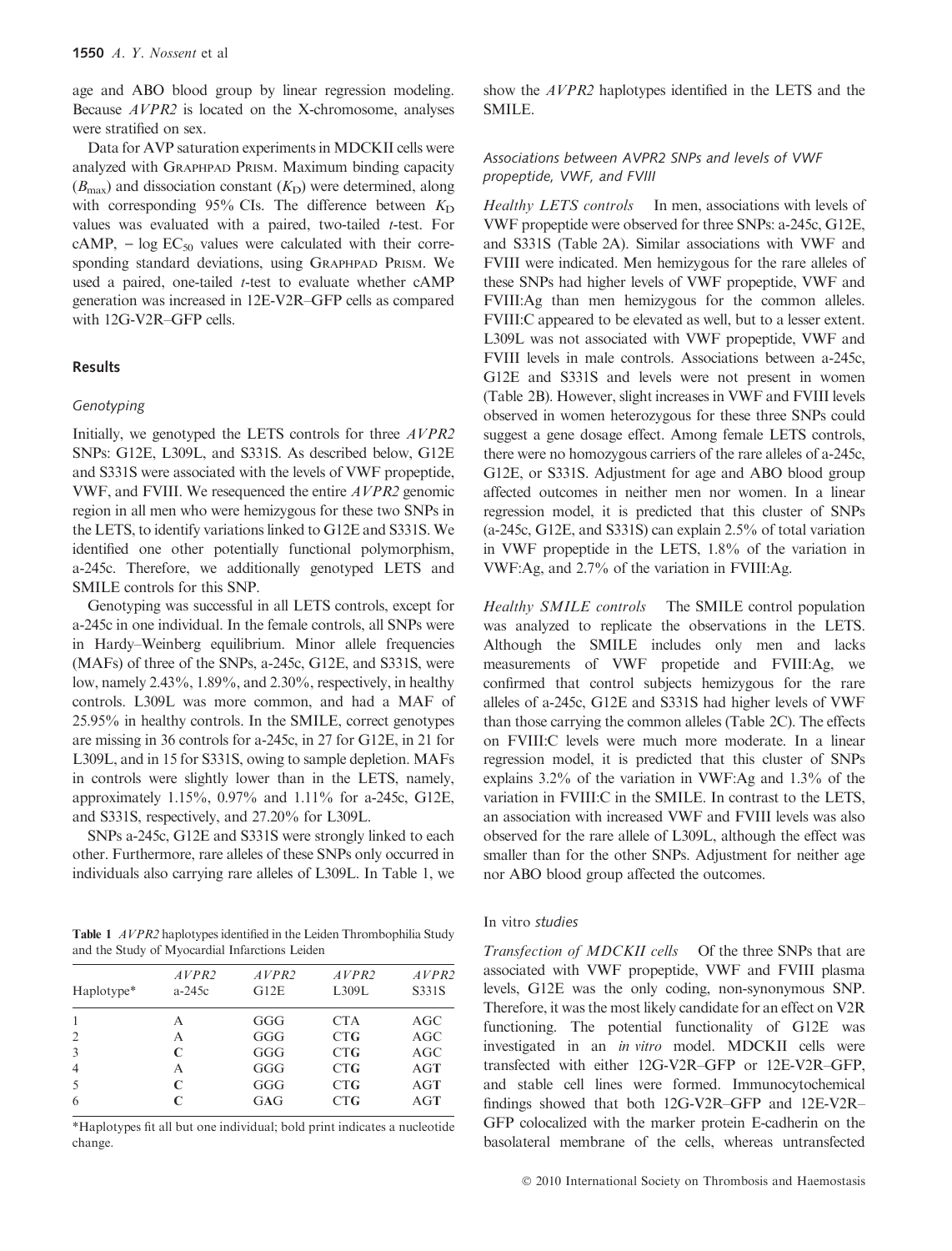Table 2A Mean levels of von Willebrand factor (VWF) propeptide, VWF and FVIII in healthy male controls; the Leiden Thrombophilia Study

| Genotype*     | N   | VWF propeptide<br>$(U dL^{-1})$ |          |          | VWF:Ag (IU $dL^{-1}$ ) |      | FVIII:Ag (IU $dL^{-1}$ ) |      |      | FVIII:C $(IU \, dL^{-1})$ |     |      |      |           |
|---------------|-----|---------------------------------|----------|----------|------------------------|------|--------------------------|------|------|---------------------------|-----|------|------|-----------|
|               |     | Mean                            | Δ        | 95% CI   | Mean                   | Δ    | 95% CI                   | Mean | Δ    | CI95                      | N   | Mean | Δ    | 95% CI    |
| $a-245c$      |     |                                 |          |          |                        |      |                          |      |      |                           |     |      |      |           |
| $A\dagger$    | 115 | 114                             |          | -        | 127                    |      |                          | 114  |      |                           | 193 | 119  |      |           |
| $\mathcal{C}$ | 5   | 145                             | 31       | $8 - 53$ | 154                    | 28   | $-8-63$                  | 147  | 33   | $-3-69$                   | 6   | 141  | 22   | $-5 - 48$ |
| G12E          |     |                                 |          |          |                        |      |                          |      |      |                           |     |      |      |           |
| G†            | 116 | 114                             |          | -        | 127                    |      |                          | 114  |      |                           | 195 | 120  | -    |           |
| A             | 4   | 139                             | 25       | $1 - 50$ | 146                    | 18   | $-21-58$                 | 140  | 26   | $-15-66$                  | 5   | 129  | 9    | $-20-38$  |
| L309L         |     |                                 |          |          |                        |      |                          |      |      |                           |     |      |      |           |
| $A\dagger$    | 97  | 115                             |          |          | 129                    |      |                          | 116  |      |                           | 153 | 120  |      |           |
| G             | 23  | 115                             | $\Omega$ | $-11-12$ | 121                    | $-9$ | $-27-9$                  | 111  | $-5$ | $-24-13$                  | 47  | 118  | $-2$ | $-13-8$   |
| S331S         |     |                                 |          |          |                        |      |                          |      |      |                           |     |      |      |           |
| C†            | 115 | 114                             |          |          | 127                    |      |                          | 114  |      |                           | 193 | 119  |      |           |
| T             | 5   | 145                             | 31       | $8 - 53$ | 154                    | 28   | $-8-63$                  | 147  | 33   | $-3-69$                   |     | 135  | 16   | $-9-41$   |

CI, confidence interval; FVIII:Ag, FVIII antigen; FVIII:C, FVIII activity; VWF:Ag, VWF antigen. \*As the AVPR2 gene is located on the X-chromosome, only single alleles are shown for male study participants. †Reference group.  $\Delta$  represents the mean difference from the reference group.

Table 2B Mean levels of von Willebrand factor (VWF) propeptide, VWF and FVIII in healthy female controls; the Leiden Thrombophilia Study

| Genotype  |     | VWF propeptide<br>$(U dL^{-1})$ |      | VWF:Ag (IU $dL^{-1}$ ) |      | FVIII:Ag (IU $dL^{-1}$ )        |                |      | FVIII:C $(IU \, dL^{-1})$ |               |                  |      |                 |          |
|-----------|-----|---------------------------------|------|------------------------|------|---------------------------------|----------------|------|---------------------------|---------------|------------------|------|-----------------|----------|
|           | N   | Mean                            | Δ    | 95% CI                 | Mean | $\Delta$                        | 95% CI         | Mean | Δ                         | 95% CI        | $\boldsymbol{N}$ | Mean | Δ               | 95% CI   |
| $a-245c$  |     |                                 |      |                        |      |                                 |                |      |                           |               |                  |      |                 |          |
| $AA^*$    | 171 | 108                             |      |                        | 117  | -                               |                | 103  |                           |               | 258              | 123  |                 |          |
| AC        | 8   | 101                             | - 8  | $-25-9$                | 119  | 3                               | $-24-29$       | 109  | 6                         | $-22-34$      | 12               | 130  | $7\phantom{.0}$ | $-12-26$ |
| G12E      |     |                                 |      |                        |      |                                 |                |      |                           |               |                  |      |                 |          |
| $GG*$     | 173 | 108                             |      |                        | 117  | -                               |                | 103  |                           |               | 261              | 123  |                 |          |
| <b>GA</b> | 6   | 100                             | $-8$ | $-28-12$               | 127  | 10                              | $-21$ to $-40$ | 123  | 19                        | $-13-52$      | 9                | 138  | 15              | $-14-44$ |
| L309L     |     |                                 |      |                        |      |                                 |                |      |                           |               |                  |      |                 |          |
| $AA^*$    | 99  | 110                             |      |                        | 120  | $\qquad \qquad -$               |                | 108  |                           |               | 146              | 124  |                 |          |
| AG        | 69  | 106                             | $-5$ | $-12-3$                | 110  | $-10$                           | $-21$ to $-2$  | 95   | $-13$                     | $-25$ to $-1$ | 103              | 119  | $-5$            | $-13-3$  |
| GG        | 11  | 104                             | - 6  | $-11-12$               | 140  | 20                              | $-4 - 45$      | 117  | 9                         | $-16-35$      | 21               | 139  | 15              | $-1-30$  |
| S331S     |     |                                 |      |                        |      |                                 |                |      |                           |               |                  |      |                 |          |
| $CC^*$    | 173 | 109                             |      |                        | 117  | $\hspace{0.1mm}-\hspace{0.1mm}$ |                | 103  |                           |               | 260              | 123  |                 |          |
| <b>CT</b> | 6   | 100                             | - 8  | $-16-0$                | 127  | 10                              | $-21-40$       | 123  | 19                        | $-13-52$      | 10               | 136  | 13              | $-8-34$  |

CI, confidence interval; FVIII:Ag, FVIII antigen; FVIII:C, FVIII activity; VWF:Ag, VWF antigen. \*Reference group. D represents the mean difference from the reference group.

control cells revealed no GFP signal (Fig. 1). In both transfected cell lines, late endosomal/lysosomal localization of V2R–GFP was observed, indicating that receptor internalization occurred for both V2R variants (data not shown). For AVP binding and cAMP generation experiments (described below), GFP-positive colonies of both 12G-V2R– GFP and 12E-V2R–GFP expressing cells with similar V2R– GFP expression levels were selected visually.

To test whether glycosylation was normal, we treated total cell lysates with Endo H and PNGase F to cleave off N-linked high-mannose sugar groups (indicative of V2R localized to the endoplasmic reticulum) or all N-linked sugar moieties, respectively. GFP immunoblotting of cell lysates revealed that the extent and form of glycosylation were similar to that of wildtype V2R, as shown previously [20], indicating that the processing of 12E-V2R is similar to that of 12G-V2R.

V2R binding affinity V2R saturation experiments with [3H]AVP show similar  $B_{\text{max}}$  values for both 12G-V2R and 12E-V2R cell lines, which were reached at an AVP concentration of approximately  $50-60$  nm (Fig. 2A). This indicates similar V2R expression levels in both cell lines. However, the saturation curve of 12E-V2R is steeper than that of 12G-V2R. The  $K_D$  was 4.5 nm (95% CI 3.6–5.4) for 12E-V2R and 16.5 nm (95% CI 10.1-22.9) for 12G-V2R, corresponding to a three-fold increase in AVP binding affinity for 12E-V2R as compared with 12G-V2R  $(P < 0.0001)$ .

cAMP generation To test whether increased AVP binding affinity also leads to increased intracellular signal transduction, we measured intracellular cAMP generation at increasing concentrations of AVP (Fig. 2B). Both receptors were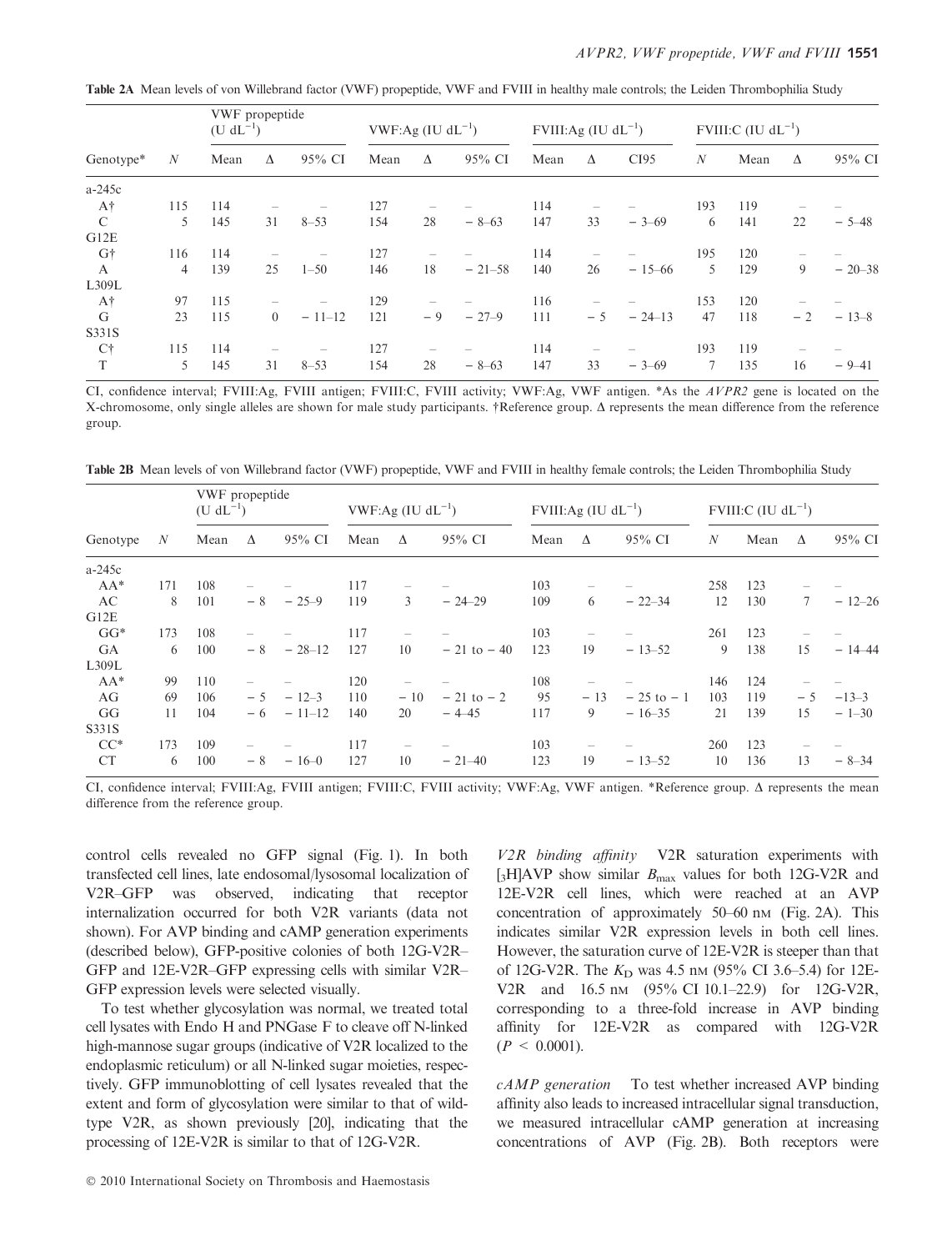Table 2C Mean levels of von Willebrand factor (VWF) and FVIII  $($ IU mL<sup>-1</sup> $)$  in healthy male controls; the Study of Myocardial Infarctions Leiden

|                                                     |             | $VWF:Ag (IU dL^{-1})$ |     |                          | FVIII:C $(IU \, dL^{-1})$ |       |                |                 |  |  |
|-----------------------------------------------------|-------------|-----------------------|-----|--------------------------|---------------------------|-------|----------------|-----------------|--|--|
| Genotype <sup>*</sup> N Mean $\Delta$ 95% CI N Mean |             |                       |     |                          |                           |       |                | $\Delta$ 95% CI |  |  |
| a-245c                                              |             |                       |     |                          |                           |       |                |                 |  |  |
| Αt                                                  | 576         | - 131                 |     |                          | 602                       | 123   |                |                 |  |  |
| $\mathcal{C}$                                       | $7^{\circ}$ | 220                   | 89  | $41 - 136$               |                           | 7 125 |                | $3 - 22 - 27$   |  |  |
| G12E                                                |             |                       |     |                          |                           |       |                |                 |  |  |
| Gt                                                  | 586         | 131                   |     | $\overline{\phantom{0}}$ | 612                       | 123   |                |                 |  |  |
| $\mathsf{A}$                                        | 6           | 242                   | 110 | $60 - 161$               | 6                         | 130   |                | $7 - 19 - 33$   |  |  |
| L309L                                               |             |                       |     |                          |                           |       |                |                 |  |  |
| $A\dagger$                                          | 434         | 128                   |     |                          | 455                       | 122   |                |                 |  |  |
| G                                                   | 163         | 144                   | 16  | $4 - 27$                 | 169                       | 125   |                | $2 - 3 - 8$     |  |  |
| S331S                                               |             |                       |     |                          |                           |       |                |                 |  |  |
| $C\dagger$                                          | 596         | 131                   |     |                          | 623                       | 123   |                |                 |  |  |
| T                                                   | 7           | 220                   | 89  | $42 - 136$               | 7                         | 125   | $\mathfrak{D}$ | $-23-27$        |  |  |

CI, confidence interval; FVIII:Ag, FVIII antigen; FVIII:C, FVIII activity; VWF:Ag, VWF antigen. \*As the AVPR2 gene is located on the X-chromosome, only single alleles are shown for male study participants. †Reference group.  $\Delta$  represents the mean difference from the reference group.

functional, and they gave a similar maximal response for cAMP generation at 100 nM AVP. The 12E-V2R–GFP cells were more potent in their cAMP response at lower concentrations of AVP. The  $- \log EC_{50}$  was  $10.38 \pm 1.35$ for 12E-V2R–GFP, compared with 8.72  $\pm$  0.56 for wild-type 12G-V2R–GFP ( $P = 0.05$ ). This shows that the increased binding affinity of 12E-V2R for AVP does indeed result in increased intracellular signal transduction in MDCKII cells. Untransfected MDCKII cells showed no cAMP generation in response to AVP, even at 100 nM.

## **Discussion**

We hypothesized that gain-of-function variations in the AVPR2 gene would lead to increased VWF secretion from WPBs and to increased plasma levels of VWF and FVIII. We observed that the rare alleles of three AVPR2 SNPs, a-245c, G12E, and S331S, were associated with increased levels of VWF propeptide in the LETS and increased mature VWF levels in the SMILE. The three SNPs were in strong linkage disequilibrium, but none of the AVPR2 SNPs was linked to three SNPs in the adjacent F8 gene [D1241E (rs1800291), G24052A (rs6655259) and G27882C (rs28370236)], which have previously been shown to associate with FVIII levels in the LETS and the SMILE [21,22].

Because these three AVPR2 SNPs were in strong linkage disequilibrium, it is likely that the observed associations were caused by only one SNP. G12E was the most likely candidate for functional variation, as G12E is a coding non-synonymous SNP, located in the N-terminal extracellular tail, that may influence ligand binding. We demonstrated a three-fold increase in the binding affinity of 12E-V2R for AVP as compared with wild-type 12G-V2R in stably transfected MDCKII cells, and a corresponding increase in intracellular cAMP generation. This means that, even though both alleles of the SNP yield a fully functional receptor, carriers of the E-allele will be able to respond to lower plasma concentrations of AVP.

The associations that we observed with plasma levels were strongest for VWF propeptide in the LETS and for mature VWF in the SMILE in men. Associations with FVIII:Ag and FVIII:C were indicated. This suggests that VWF secretion is indeed upregulated. Although there were no women homozygous for G12E in the LETS, there did appear to be an intermediate effect on VWF and FVIII levels in heterozygous women.

It should be noted, however, that the numbers of G12E carriers are small – only five hemizygous male and nine heterozygous female controls in the LETS, and six hemizygous male controls in the SMILE. However, CIs around the differences in VWF propeptide levels in men in the LETS and VWF levels in the SMILE were narrow. Furthermore, the fact that similar associations were observed in two independent study populations supports the validity of these observations. Although the effects on VWF levels in male controls were larger in the SMILE than in the LETS, this discrepancy can, in



Fig. 1. Arginine vasopressin 2 receptor (V2R)–green fluorescent protein (GFP) expressed in Madin Darby Canine Kidney type II (MDCKII) cells. Localization of 12G-V2R–GFP and 12E-V2R–GFP (green) and the basolateral plasma membrane marker E-cadherin (red) in untransfected and stably transfected MDCKII cells. Cells were visualized from above and from the side, and colocalization is visble in yellow. As primary antibody, rat anti-E-cadherin, diluted 1 : 100, was used. As secondary antibody, goat anti-rat IgG coupled to Alexa 594, diluted 1 : 100, was used. The images were contrast-stretched using ADOBE PHOTOSHOP. The white size bars correspond to a distance of 10  $\mu$ m.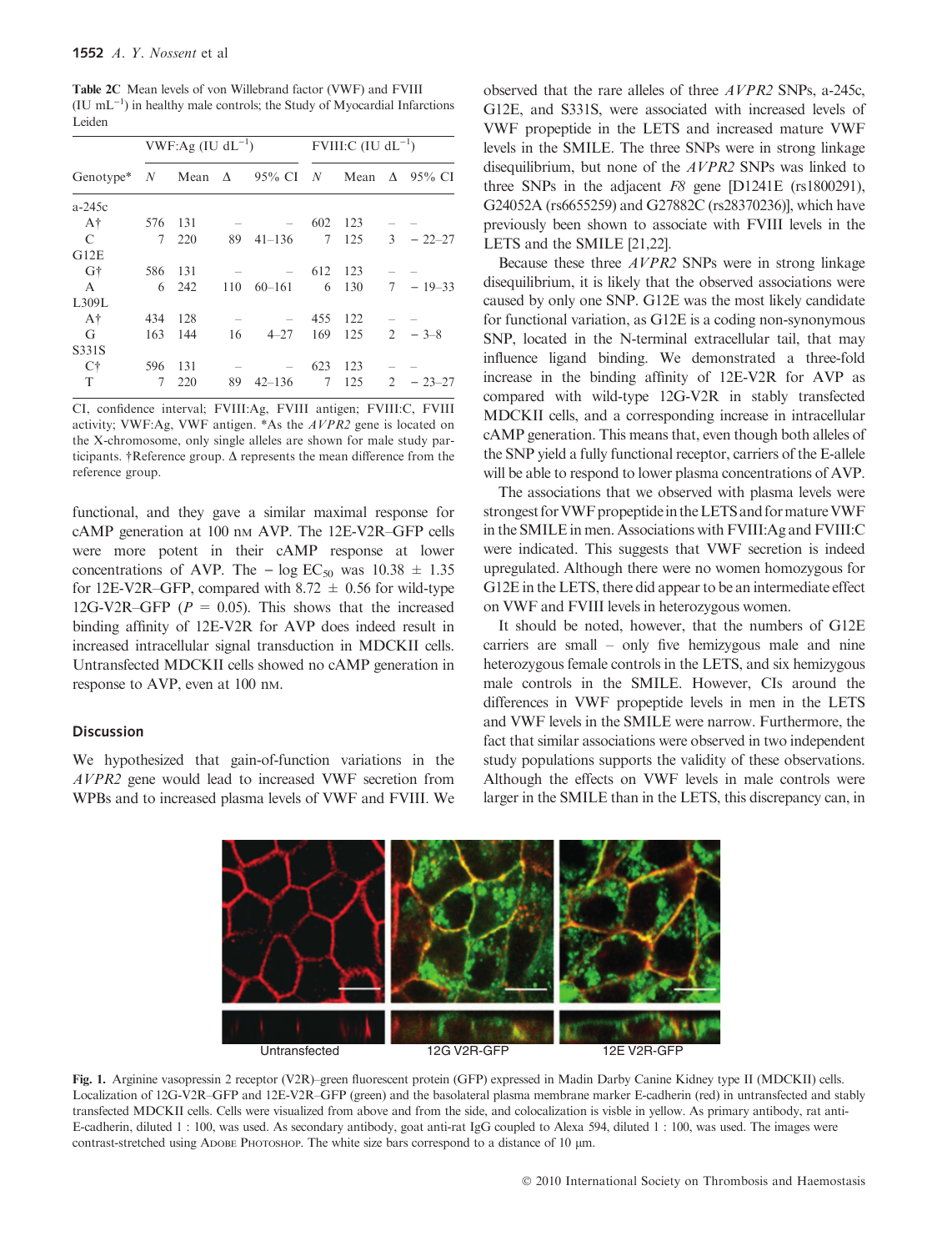

Fig. 2. Arginine vasopressin 2 receptor (V2R) binding affinity for arginine vasopressin (AVP) and AVP-induced cAMP generation in Madin Darby Canine Kidney type II (MDCKII) cells. (A) Saturation curves of 12G-V2R-green fluorescent protein (GFP) and 12E-V2R-GFP with [3H]AVP in stably transfected MDCKII cells. Untransfected MDCKII cells and cells transfected with 12G-V2R–GFP or 12E-V2R–GFP, grown to confluence on Costar filters, were treated with [<sup>3</sup>H]AVP on the basolateral side at concentrations ranging from 0 to 100 nM in phosphate-buffered saline with 0.1 mm CaCl<sub>2</sub> and 1 mm MgCl<sub>2</sub> for 2 h on ice. Filters were washed and excised, and tritium was counted in Filter-Count scintillation fluid. Radioactivity is expressed as disintegrations per minute (DPM). Three independent experiments were performed in duplicate. Both curves are baseline corrected for values counted in untransfected cells to correct for non-specific binding. (B) cAMP generation in untransfected, 12G-V2R– GFP-expressing and 12E-V2R–GFP-expressing MDCKII cells upon stimulation with increasing concentrations of AVP. Untransfected, 12G-V2R–GFP-expressing or 12E-V2R–GFP-expressing MDCKII cells, grown to confluency on filters in the presence of  $[^3$ H]adenine, were stimulated with AVP at concentrations ranging from 0.0001 to 100 nm, after preincubation with 3-isobutyl-1-methylxanthine. [<sup>3</sup>H]cAMP was purified from cell lysates and quantified by counting tritium. Three independent experiments were performed in duplicate. cAMP is expressed in percentages, where 0% represents the lowest number of counts and 100% the highest number of counts measured. AVP is expressed in exponents of the molar concentration.

part, be explained by a difference in age between male controls hemizygous for G12E (59 years in the SMILE vs. 51 years in the LETS). Finally, the in vitro data for G12E support the associations with levels observed in both studies.

We conclude that  $AVPR2$  variations are modifiers of plasma levels of VWF propeptide and VWF. The AVPR2 G12E variant is a gain-of-function mutation that leads to normally expressed, fully functional V2R with increased binding affinity

for AVP, and consequently with increased signal transduction as reflected by higher intracellular cAMP generation. As 12E-V2R can readily be activated by low levels of AVP, this variation may lead to increased VWF secretion from WPBs, which explains the association of G12E with higher VWF propeptide and VWF plasma levels.

### Addendum

A. Y. Nossent designed the study, collected and analyzed data, and wrote the manuscript; J. H. Robben collected and analyzed data and edited the manuscript; P. M. T. Deen designed the study and edited the manuscript; H. L. Vos designed the study and edited the manuscript; F. R. Rosendaal designed the study and edited the manuscript; C. J. M. Doggen designed the study, collected data, and edited the manuscript; J. L. Hansen designed the study, analyzed data, and edited the manuscript; S. P. Sheikh designed the study and edited the manuscript; R. M. Bertina designed the study and edited the manuscript; H. C. J. Eikenboom designed the study, analyzed data, and edited the manuscript.

## Acknowledgements

We thank J. Mokrosinski for his technical support with the cAMP generation assays. This study was supported by grants from the Dutch Heart Foundation (NHS 2002T030 and 89.063), the Thrombosis Foundation Netherlands (TSN2005- 03), and the Danish National Research Foundation.

# Disclosure of Conflict of Interests

The authors state that they have no conflict of interest.

## References

- 1 Kamphuisen PW, Houwing-Duistermaat JJ, van Houwelingen HC, Eikenboom HC, Bertina RM, Rosendaal FR. Familial clustering of factor VIII and von Willebrand factor levels. Thromb Haemost 1998; 79: 323–7.
- 2 Kamphuisen PW, Lensen R, Houwing-Duistermaat JJ, Eikenboom JC, Harvey M, Bertina RM, Rosendaal FR. Heritability of elevated factor VIII antigen levels in factor V Leiden families with thrombophilia. Br J Haematol 2000; 109: 519–22.
- 3 De Visser MC, Sandkuijl LA, Lensen RP, Vos HL, Rosendaal FR, Bertina RM. Linkage analysis of factor VIII and von Willebrand factor loci as quantitative trait loci. J Thromb Haemost 2003; 1: 1771–6.
- 4 Knoers NV, Deen PM. Molecular and cellular defects in nephrogenic diabetes insipidus. Pediatr Nephrol 2001; 16: 1146–52.
- 5 Kaufmann JE, Oksche A, Wollheim CB, Gunther G, Rosenthal W, Vischer UM. Vasopressin-induced von Willebrand factor secretion from endothelial cells involves V2 receptors and cAMP. J Clin Invest 2000; 106: 107–16.
- 6 Mannucci PM. Desmopressin (DDAVP) for treatment of disorders of hemostasis. Prog Hemost Thromb 1986; 8: 19-45.
- 7 Sporn LA, Marder VJ, Wagner DD. Inducible secretion of large, biologically potent von Willebrand factor multimers. Cell 1986; 46: 185–90.